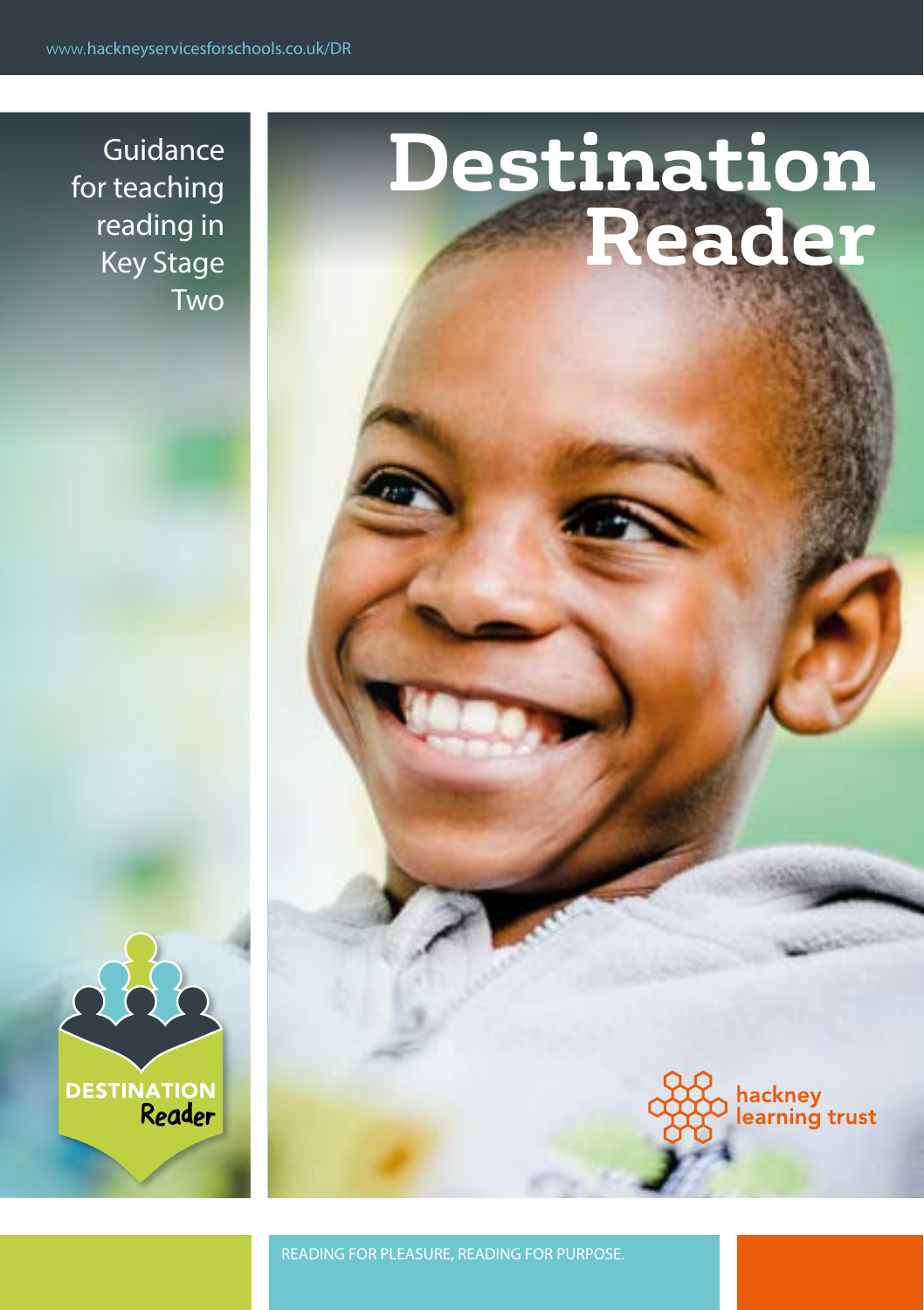# DOES YOUR SCHOOL NEED:

- a consistent, structured approach to daily reading sessions at KS2?
- to improve teacher's understanding of reading pedagogy at KS2?
- more children reading for pleasure and purpose through an engaging and interactive approach?
- to develop children's deeper understanding of texts?

Destination Reader is aimed specifically at improving the teaching of reading at KS2. It is not a scheme and is therefore flexible to work with any texts the school chooses.

Feedback from over 100 schools currently using Destination Reader has shown dramatic improvement in the quality of reading lessons at KS2. Children read with greater understanding, independence and, above all, enjoy reading more.



For more information please call 020 8820 7607 or email schoolimprovement@learningtrust.co.uk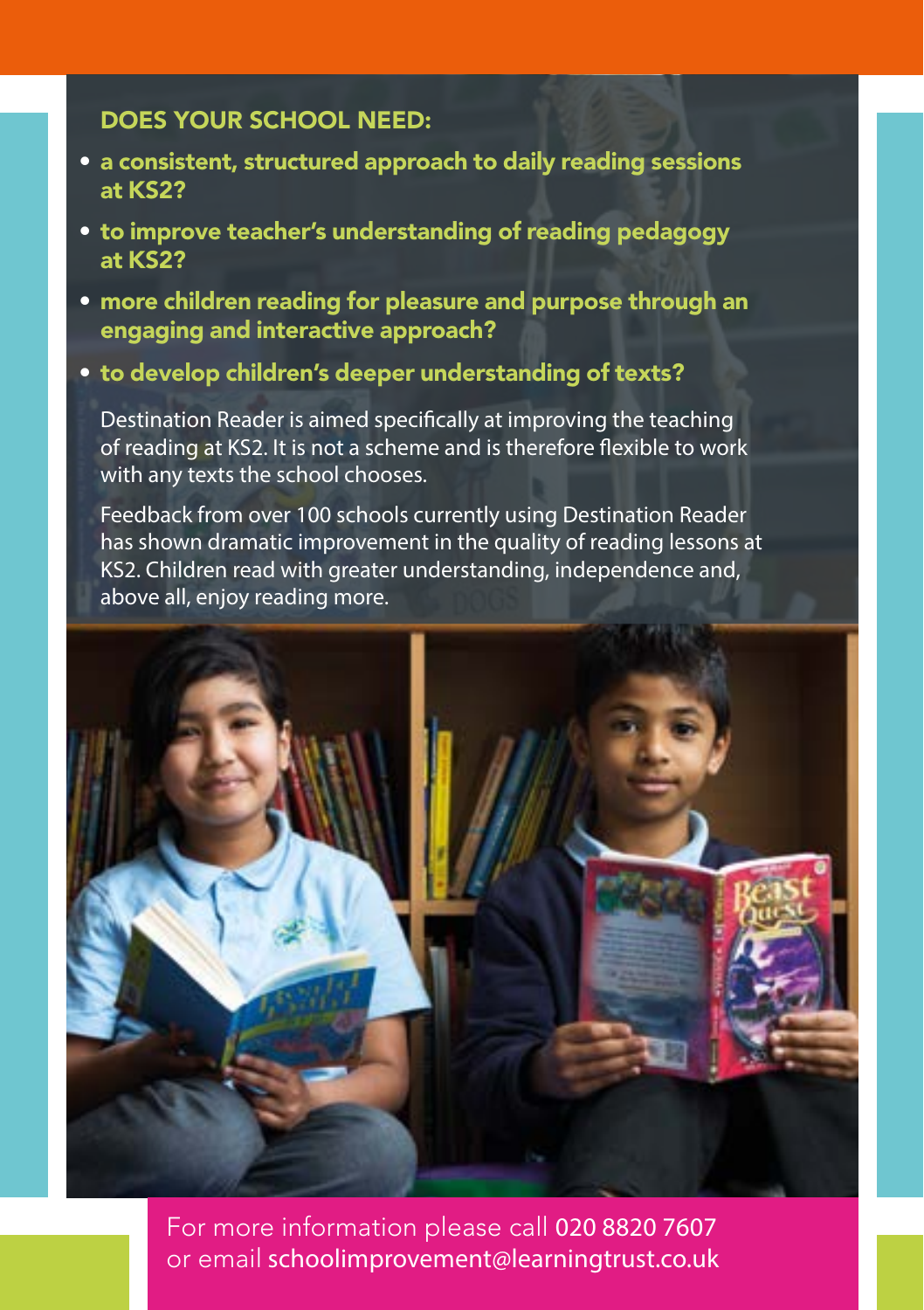## Improving the teaching of reading at Key Stage 2

Destination Reader is an approach to teaching reading in KS2. It involves daily sessions incorporating whole class modelling prior to the children applying these skills through partner work and independent reading. Children deepen their understanding of the texts they read through the systematic use of a series of strategies and language stems.

The approach encompasses the key principles of effective reading provision and fully meets the requirements of the National Curriculum. It also builds a culture of reading for pleasure and purpose.

Destination Reader is based on a train-the-trainer model whereby teachers are trained before going on to roll-out the approach in their individual school.

### BENEFITS TO SCHOOLS

- improves teachers' understanding of teaching reading at KS2
- provides a clear, consistent structure for daily reading lessons.
- develops children's deeper understanding of age-appropriate texts
- enables children to become successful readers and comprehenders through the explicit teaching of key strategies
- supports teacher's formative assessment of reading
- ensures engagement though an interactive approach, fostering reading for pleasure and purpose
- provides a structured approach to key learning behaviours which allow children to be fully independent learners

£2,500 per school Product code: 11/TAL/016

"Destination Reader has been a revelation. Our teachers feel clear, confident and inspired to teach reading. Our children say that they feel positive, motivated and not judged on their learning journey. If you want to raise attainment, have an approach to reading assessment that is fit for purpose, and create a rich culture of reading for pleasure – this is your answer!"

Debi Cookhorn Assistant Headteacher, Millfields Primary School

### SERVICE PROVIDED

The programme includes the following elements:

- Destination Reader two day training conference (two delegates per school)
- digital resources to support implementation and monitoring of Destination Reader
- implementation support